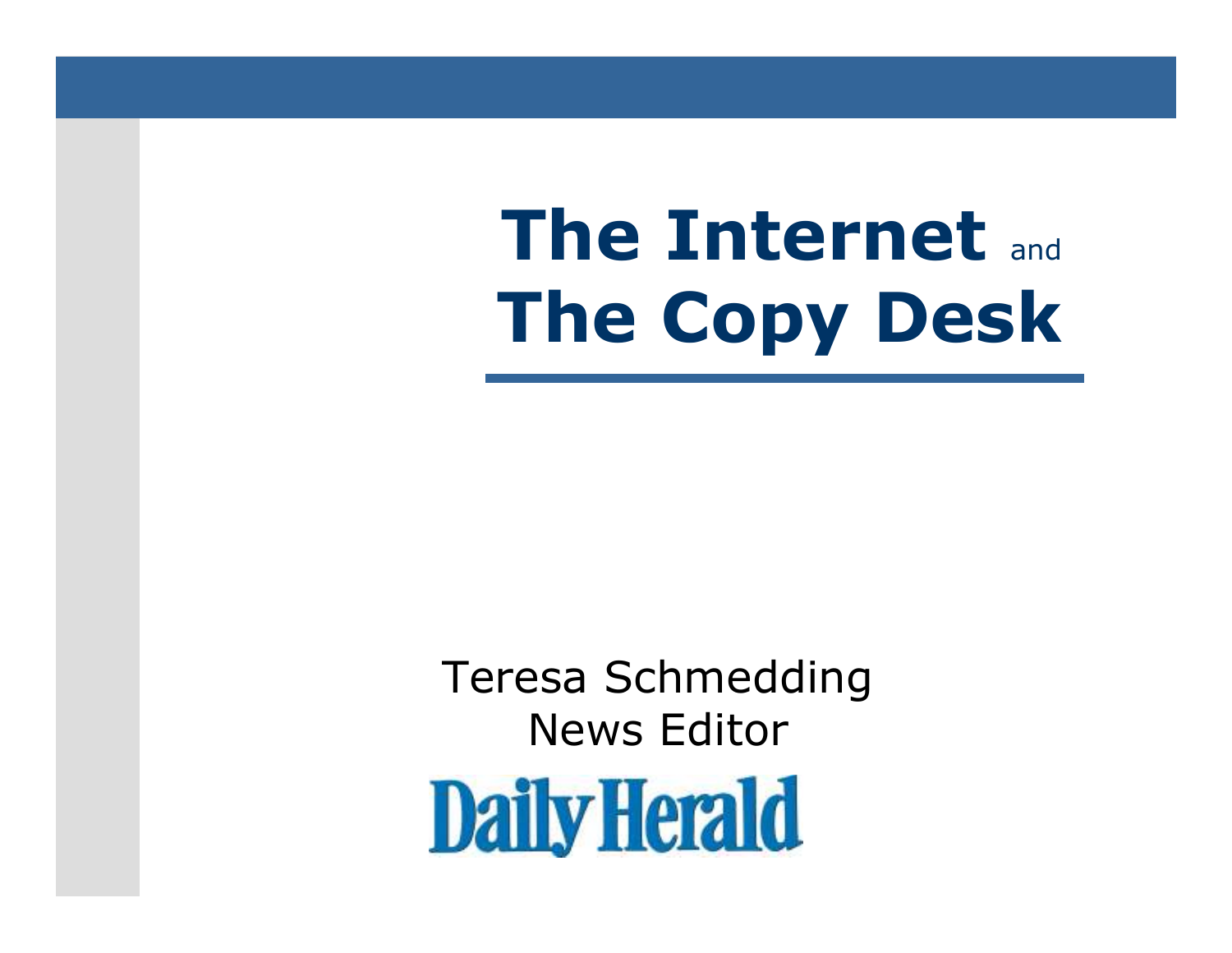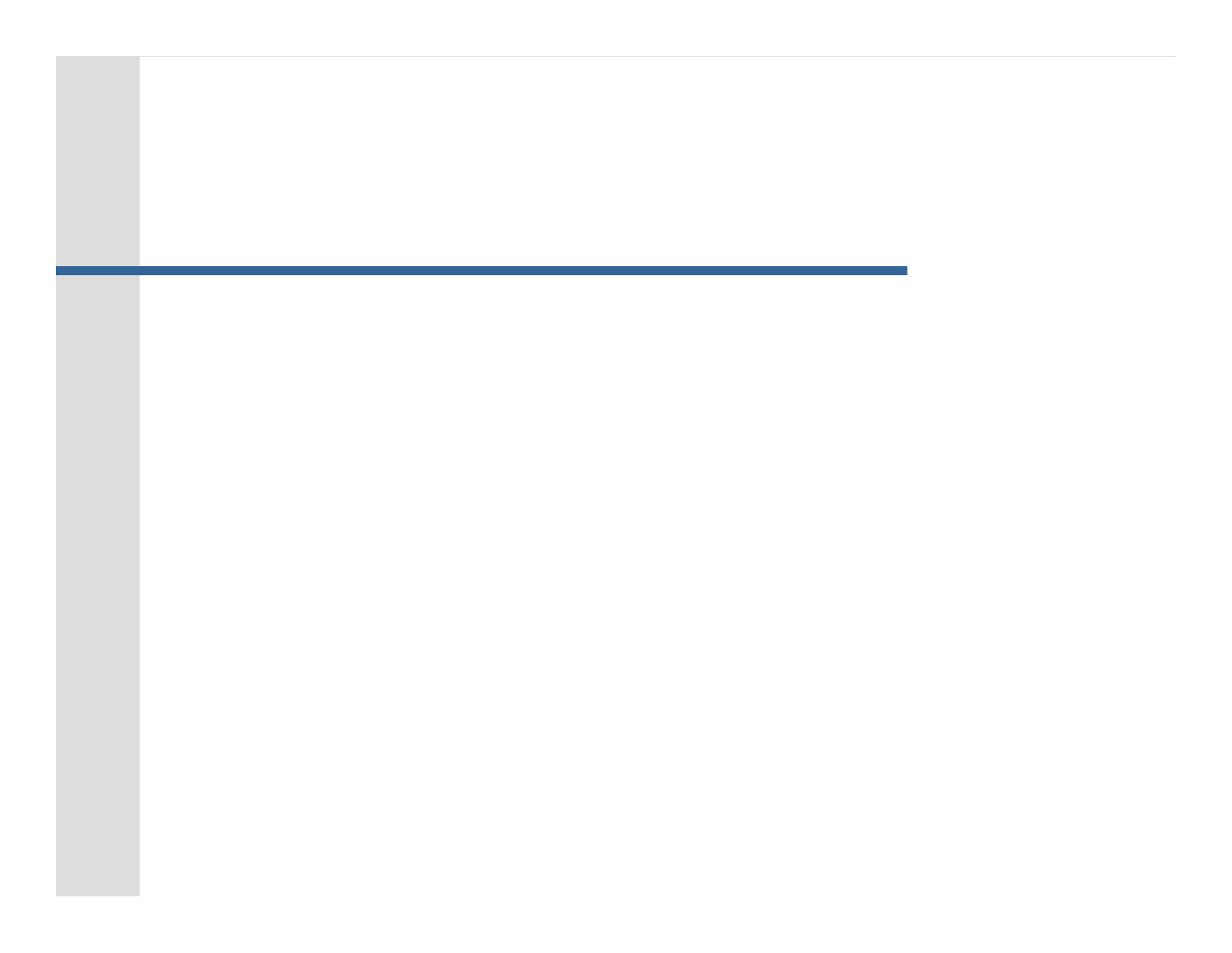# Keep it short

Myth: The Internet has an infinite amount of space, so we can write longer.

#### WORLD »

- Bush Urges Sudan to Continue With Peace Talks

- U.S., Britain and France Draft U.N. Resolution on Iran's Nuclear Ambitions
- Bolivia's Energy Takeover: Populism Rules in the Andes
- $US.$ »
- Faulty Testimony Sent 2 to Death Row, Panel Finds
- New Orleans Mayor Unveils a New Evacuation Plan
- Prosecutor in Duke Case Is Winner in Election

#### WASHINGTON »

- Bush Urges Sudan to Continue With Peace Talks
- F.B.I. Director Is Bombarded by Stinging Questions at Senate Hearing

.<br>Maria markada a shekarar 1970

#### **BLISINESS »**

- EMI Holds New Talks for Rival
- An Ugly Side of Free Trade: Sweatshops in Jordan
- Sympathy as Hard to Find as Oil

#### TECHNOLOGY »

- Market Place: Profit Falls as Sales Rise at Verizon
- Microsoft Teams Up With Hollywood to Offer Original Web Shows
- Advertising : Best Cellphone Company? All of Them, to Hear Them Say It

#### SPORTS »

- Nets 92, Pacers 86: Carter's 34 Leave Nets a Step From Advancing
- Nationals 6, Mets 2: Mets Lose the Game; Randolph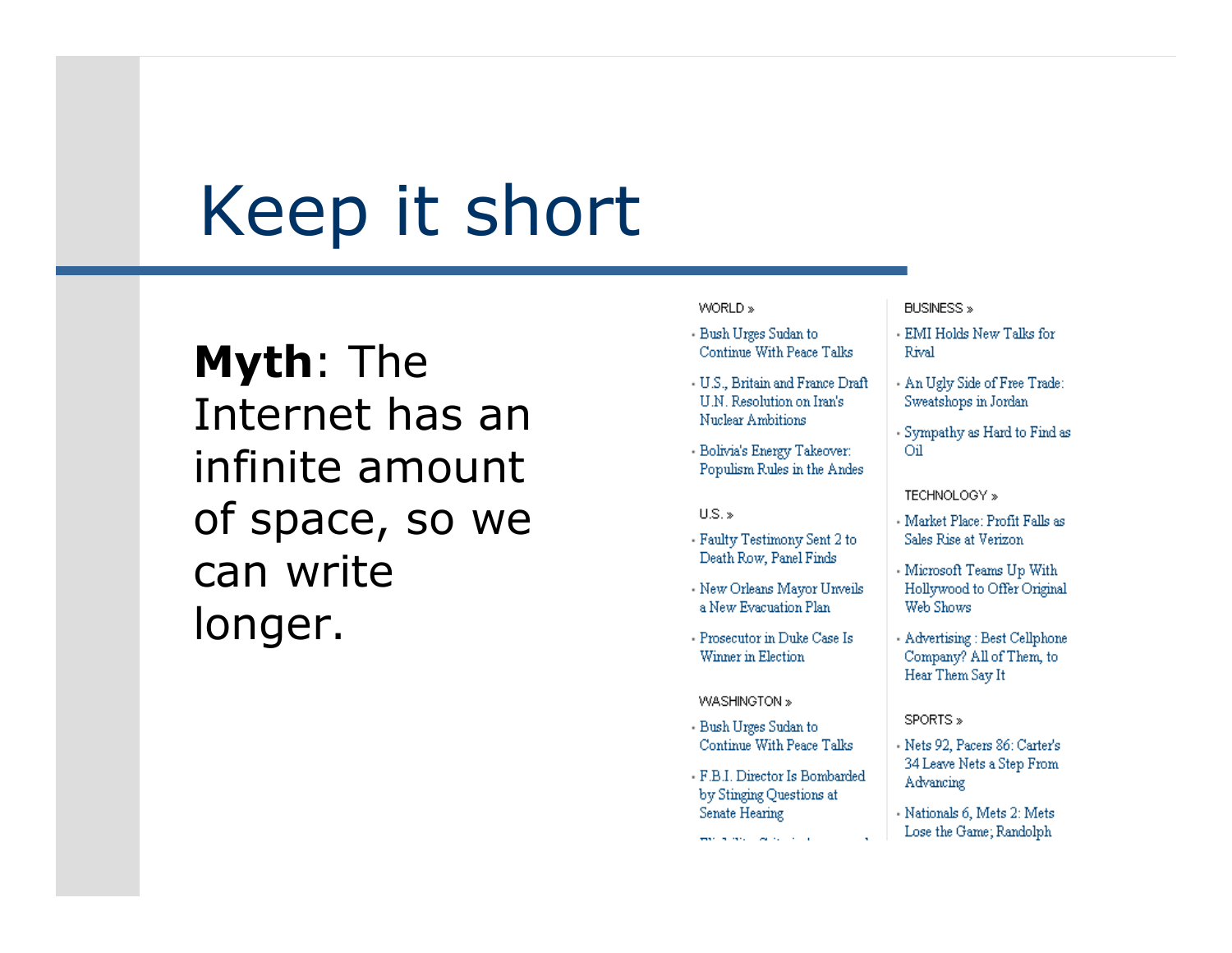Users read **WANTED: BAD DOGS** 25% slower on computer screens than they do in print. A good **News** rule of thumb Any AJC (ajc) subscription, as<br>little as \$10 per month! to follow is that online headlines should be half the length of print.



Look inside :

JOBS | HOMES | CARS | CLASSIFIEDS | SHOPPING | FIND A SERVICE

Home | Nation/World | Metro | Sports | Entertainment

newsbuzz

**Livinn** 

G Search powered by GO.

Travel Business



· ABC axes 'Commander in Chief'

. Who to kiss off? IDOL BLOG.

- · Braves top Rockies 5- $\overline{4}$
- . Two 'Sopranos' actors charged
- Rapper Big Hawk slain
- · Paris, Stavros apparently split
- · Find Atlanta's cheapest gas
- · Can't find Louisiana? **Test vourself**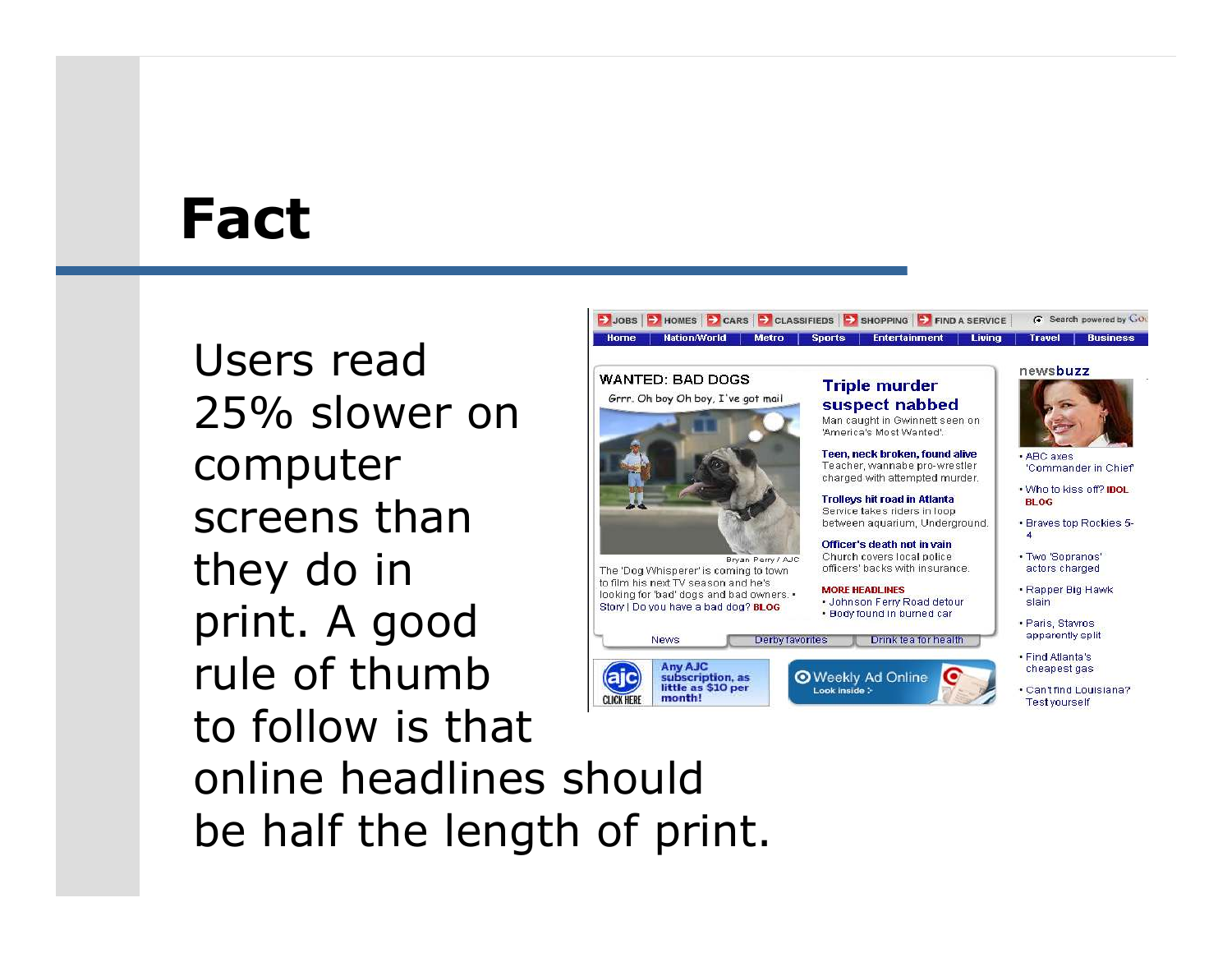# Stressthe left

**Myth**: Readers scan headlines online much as they do in print.

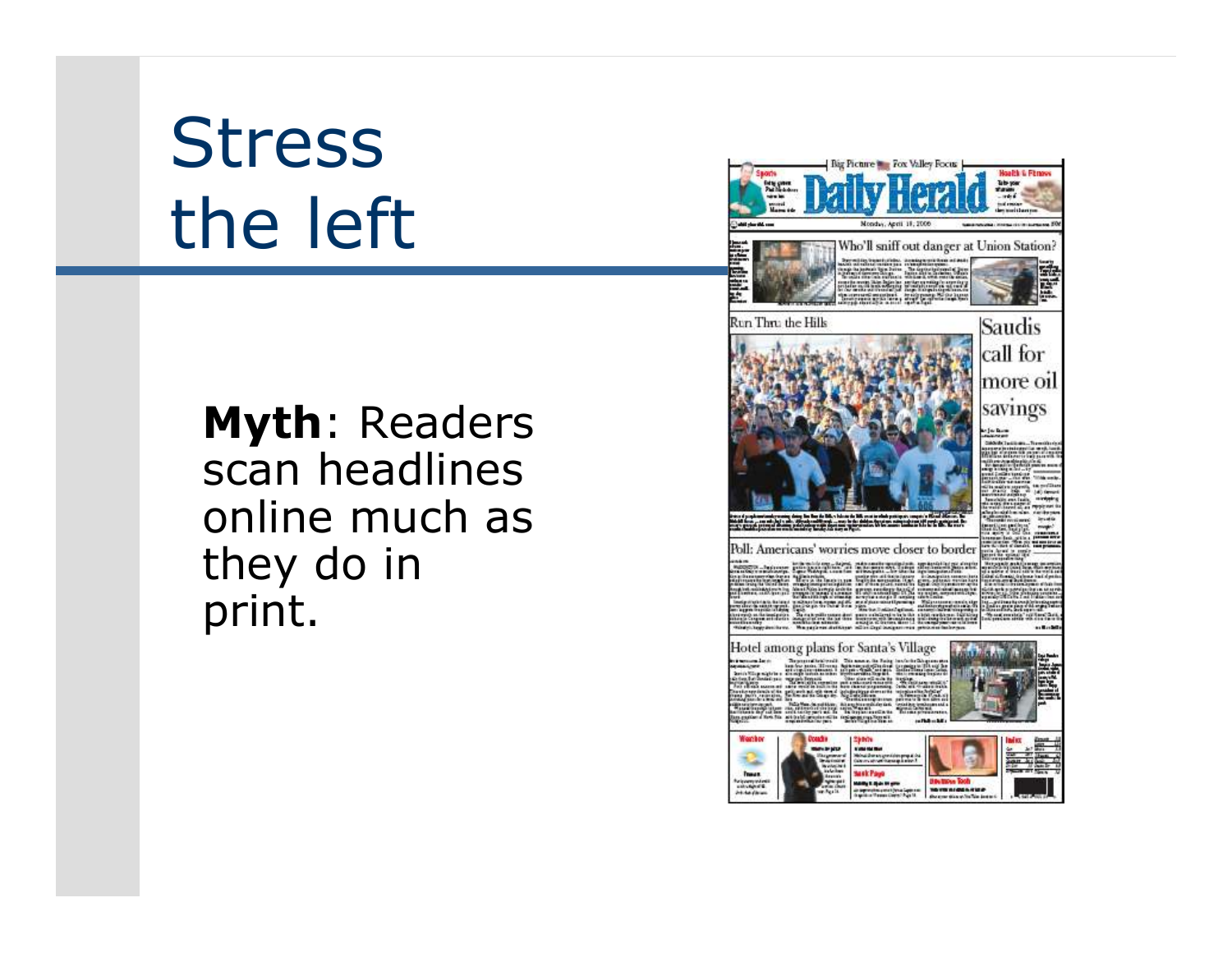Eyes of Web usersbounce aroundon a page and rarely do they read an entire lineof a headline

Updated: Tuesday, May 2, 2006, 9:41 pm CDT

#### **Ex-NYC mayor campaigns for Nussle**

Former New York City Mayor Rudy Giuliani said Monday that the United States must deal practically with immigration rather than taking extreme actions which drive the problem underground, and he added that making it a crime to be in the country illegally would make the nation less secure. By Ed Tibbetts and Charlotte Eby

#### Judge rules against delaying ban on TouchPlay

DES MOINES - After TouchPlay owners lost a last-ditch legal battle Tuesday to keep the video lottery devices turned on, some lowa lawmakers. said they will make a final effort to keep the affected businesses out of bankruptcy.

(less than 16% read word for word).If you do not capture them with the first or second word, they will not read the item.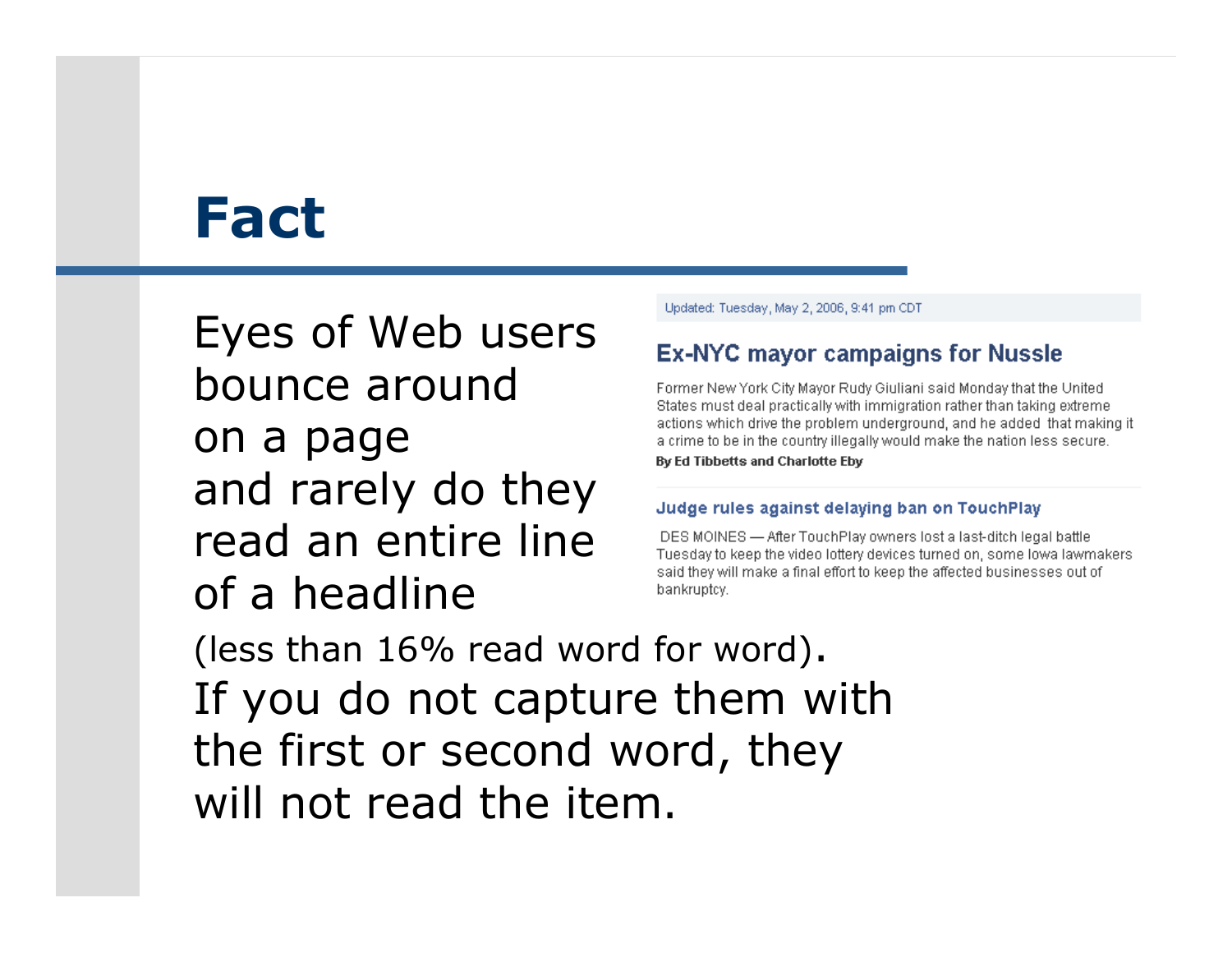# Keep it lively, yet sophisticated

**Myth**: Your Web site should read like an episode of the Simpsons to attract young readers.

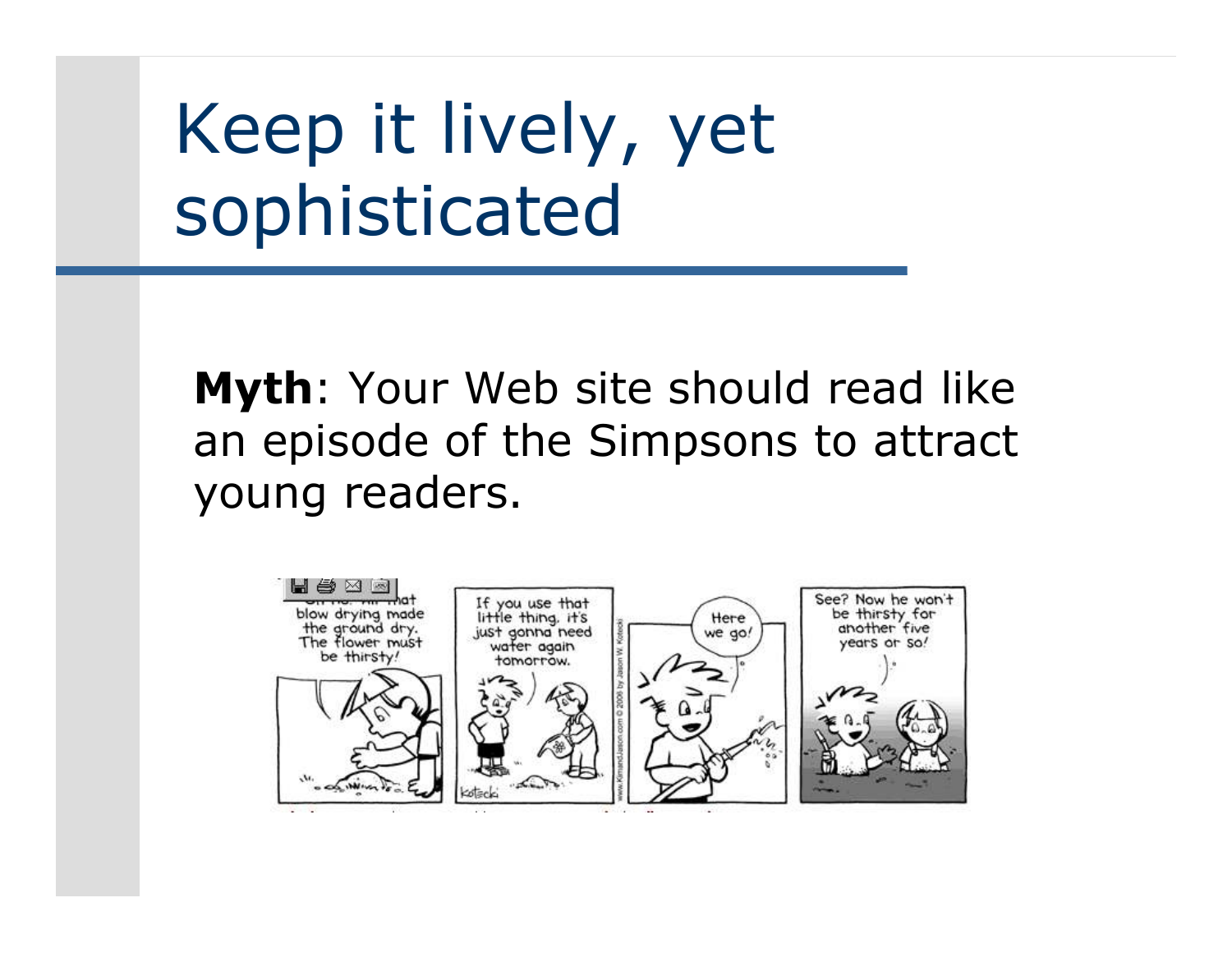While the Internet is more interactive and can be more informal, readers will tolerate only small doses of humor, and the top two age groups online are 35- 44 and 45-54. Only 5% of online readers are 18-24.





Kolb's friends say they are shunned, ostracized By Axel Larson, Your Mom Intern

Sarah Kolb's future may have been decided Feb. 22 when she was convicted of first-degree murder in the death of her classmate, Adrianne Reynolds.

Cory Gregory's fate is likely to be settled when his trial on the same charges begins May 1 in Peoria, III. Read More »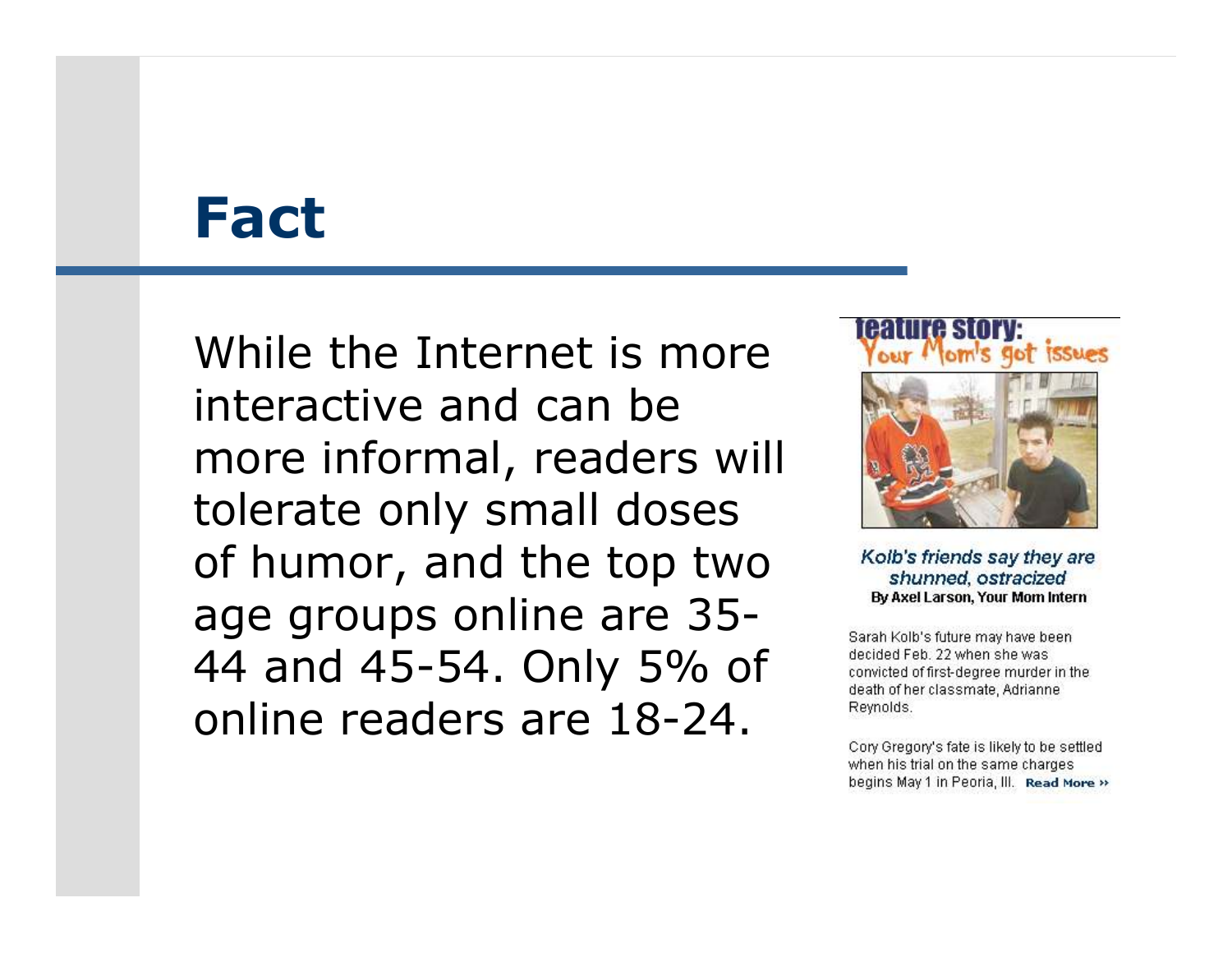# Tease and taunt

### **Myth**: You can tease users into clicking on an item by being coquettish in your headlines.

#### Is the Queen healthier than George Bush?



The English are known by stereotypes that suggest poor health, including downing pints in pubs and eating greasy fish and chips. Well, so much for ste... FULL STORY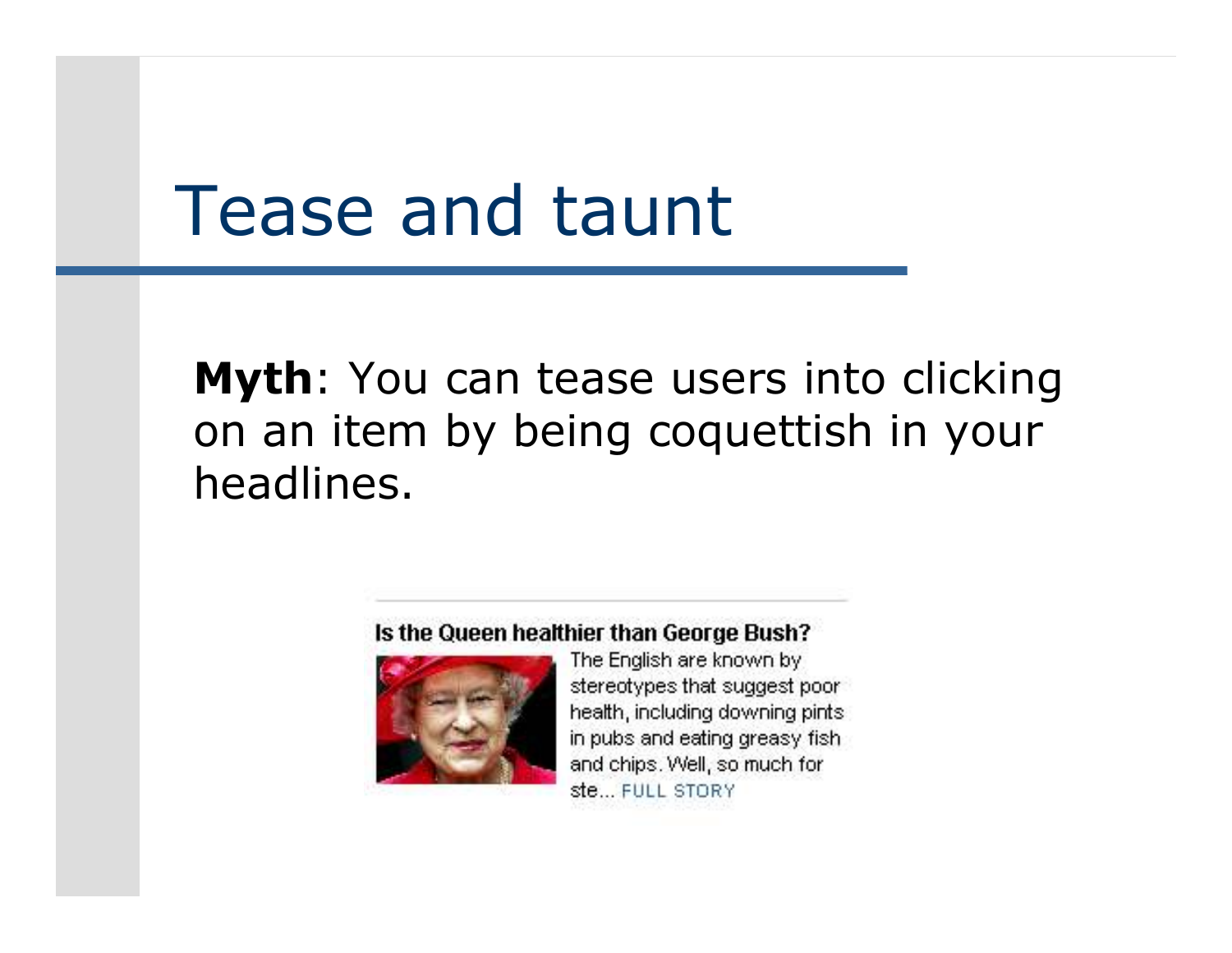Studies show readers do not like headlines that force you to click on more.. something by teasing, but do like ones that help you evaluate whether you want to. Readers avoid Web sites heavy

Why the British are healthier than Americans



The English are known by stereotypes that suggest poor health, including downing pints in pubs and eating greasy fish and chips. Well, so much for ste... FULL STORY

on the hype.Irritated users do notuse 'back' buttons.Note: Teasing does workin polls, surveys or quizzes.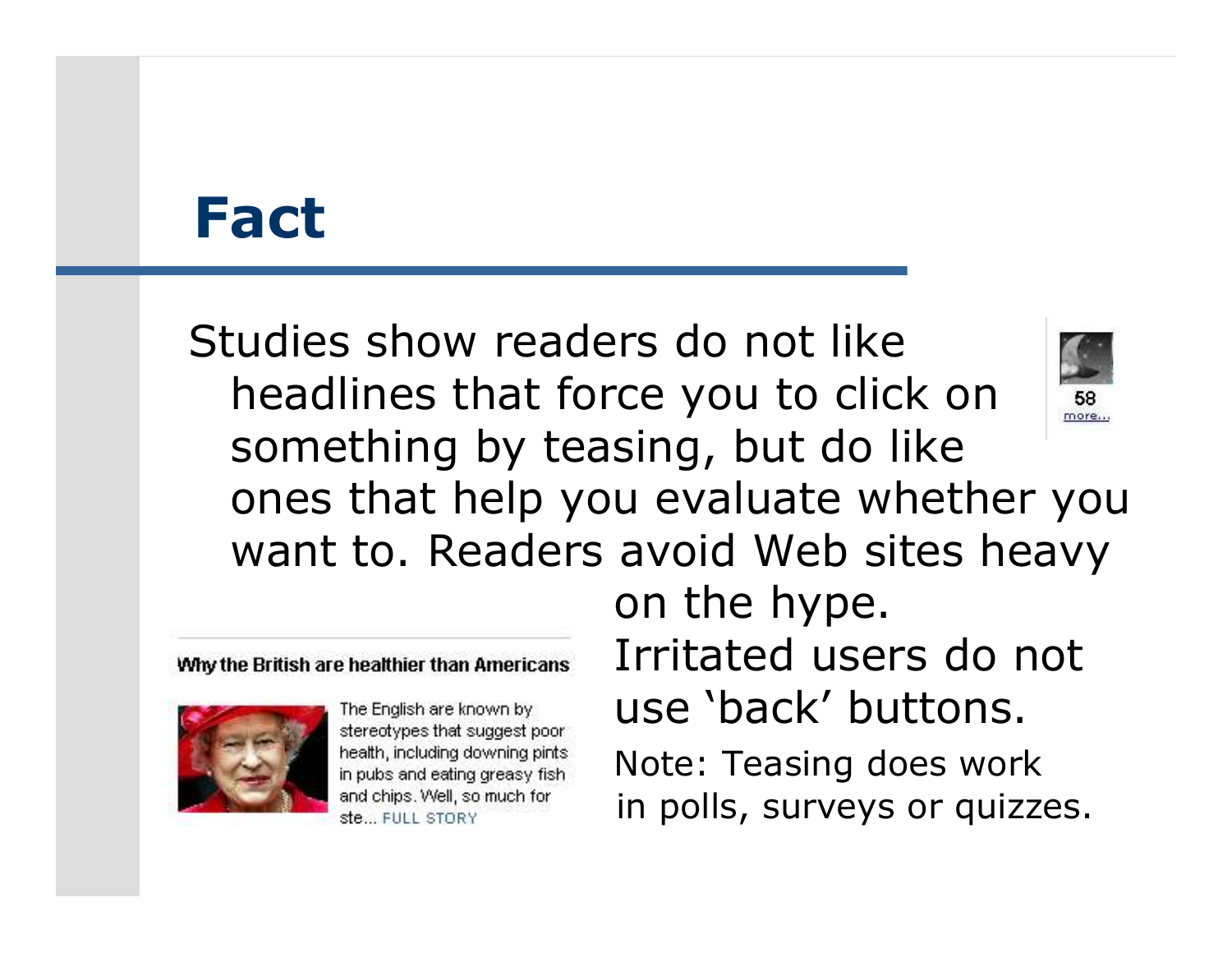# Combine with visual

**Myth**: The Web is all about visuals. Creative art is enough to draw a user.

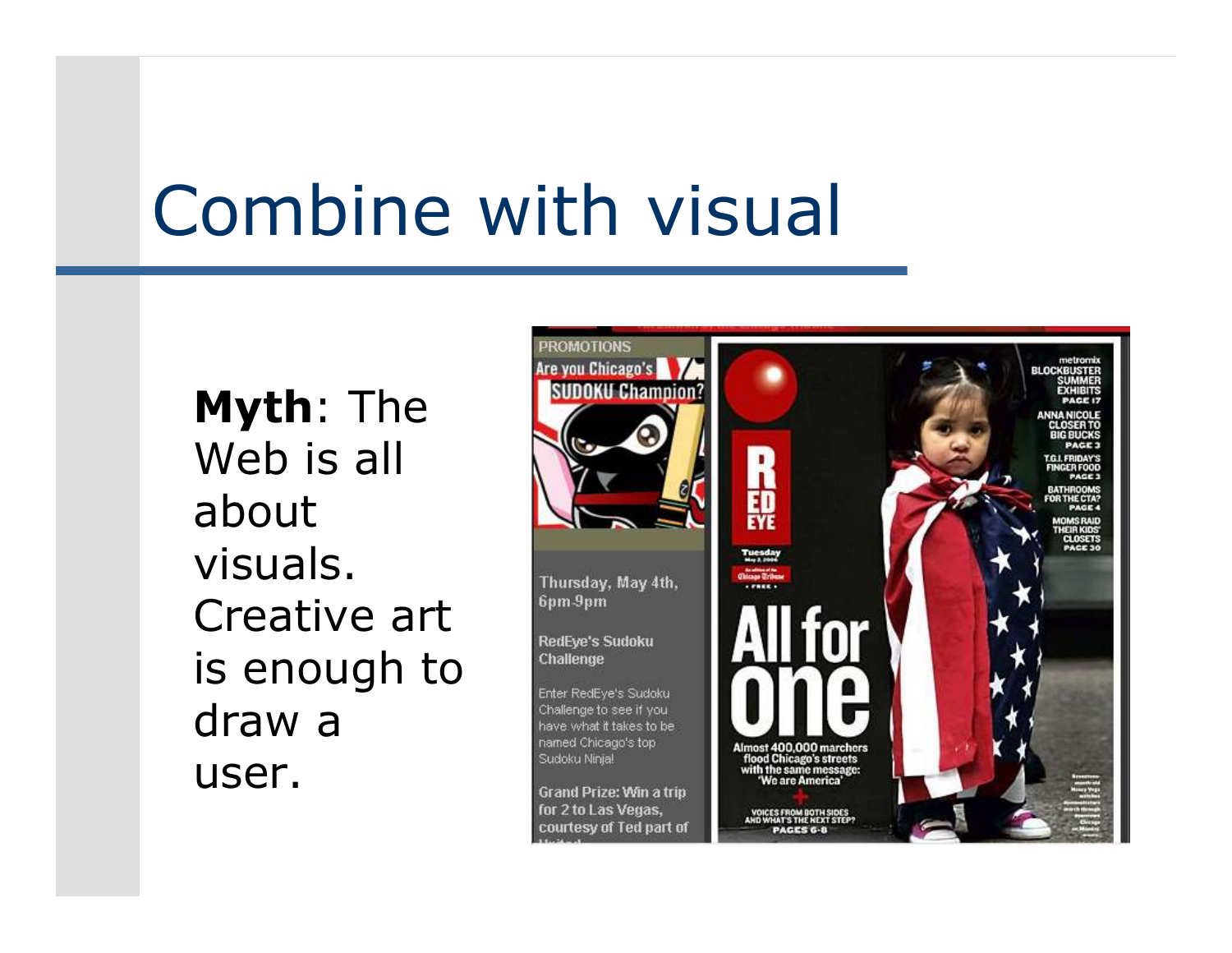Design is important but cannot make up for bad writing. More than in print, it's critical online art and words work together. Writers have to know if the picture will appear on the first page or if the headline will stand alone.



Health & Fitness Dishing up the next diet fad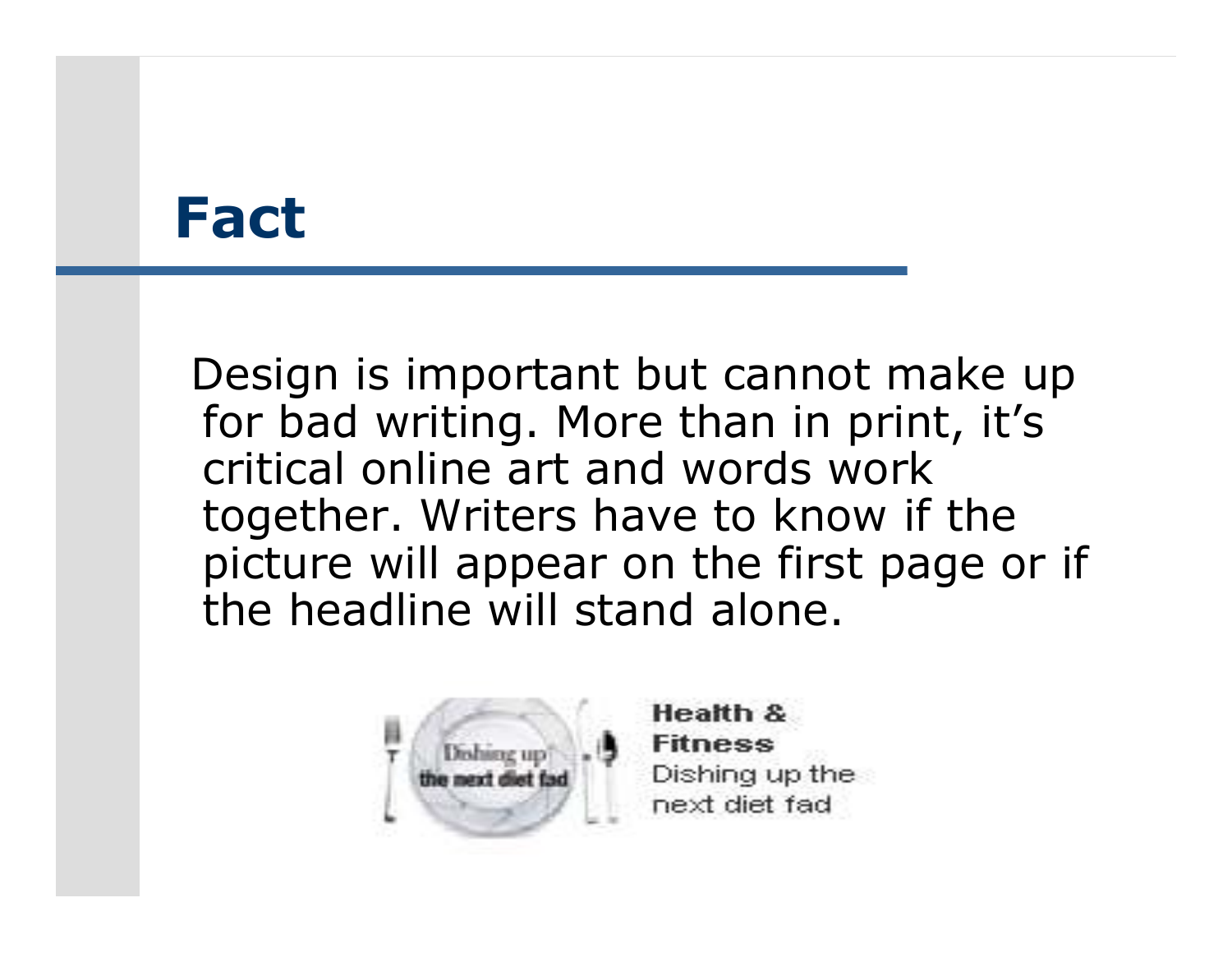# Dump the puns

# No drought about it

### **Myth**:

 Writers often rely on puns or metaphors to liven up headlines. These work even better on the Web.



Ribert Koos moves his yout olang Koutz Road in St. Charles Township Tuesday of the-.<br>Tron: Weekendrains made the grees grow quickly along with the dundelions. This<br>Tin't grees, it's organized weeds," Kass said f

Dust Bowlcomparison washed away **BY-DAYS-ORKICKS** \*\*\*\*\*\*\*\*\*\*\*\*

00000000000000000000



ubanad blik with recent maisture. sich he naning syn Jussier



Recent rains end drought

Above-average ra rfall in March and April belped replenish water levels reduced by lows: monthly precipitation over the past year.

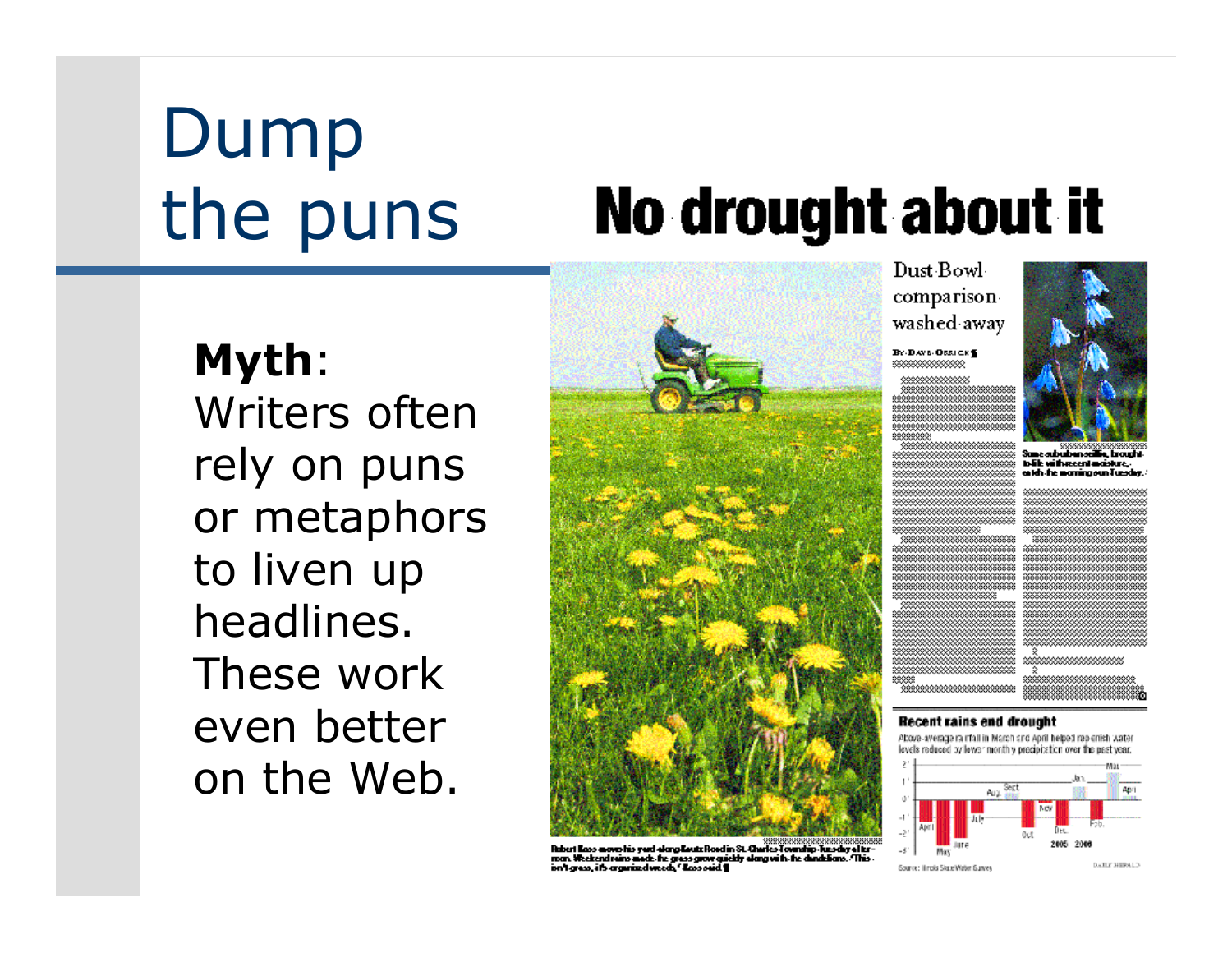The format for Web pages does not lend itself to pun/metaphor headlines. Unlike print, the item may not appear with the picture or subhead. Be clear first, clever second.



#### The drought is over - dandelions don't lie

Ahhhhhhhhhh. Like a parched farmer having just chugged a satiating drink of water. Illinois' fertile fields and suburban lawns breathed a sigh of relief Tuesday. FULL STORY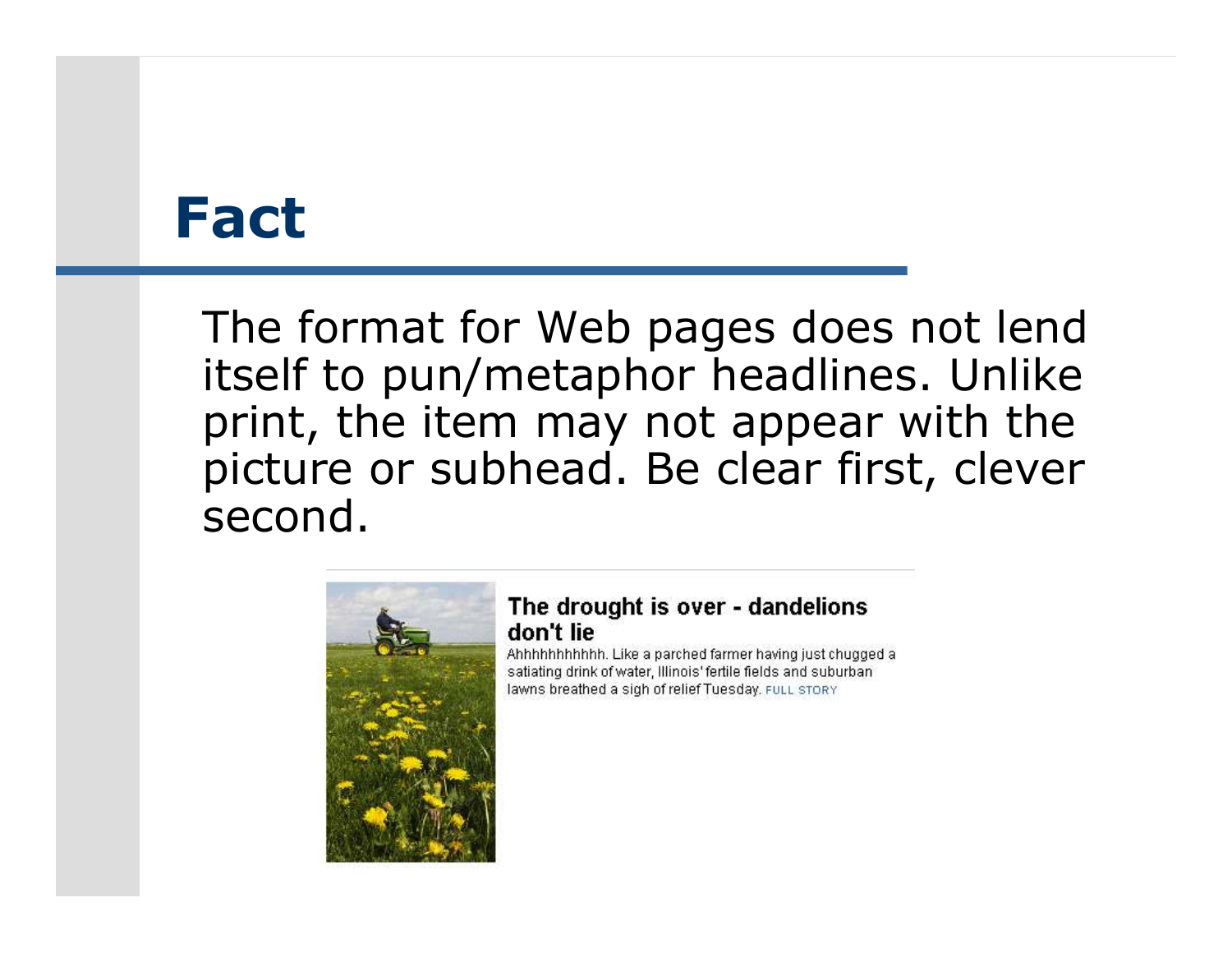## Know your audience

### Myth: Online users log onto your Web site for the same reason they read the paper.

#### Three-day planner:

#### Today¶

students will display their oreative talent at the annual spring 2505. T art show reception from 7 to  $8:30.$ p.m. in the auditorium fover, 1201 W. New York St. Aurora. The show includes entries from freshman through seniors and includes soulpture, jewelry, ceramics, painting, drawing, mixed media, photographyandcomputerart."

.....The annual Waubonsee Community College spring pottery sale sponsored by the ceramics.chib.is.from.noon.to.9 p.m. Wednesday, 10 a.m. to 9 p.m. Thursday, 10a.m. to 7 p.m. Friday and 10 a.m., to 4 p.m., Sat- **mission** meets at 8 a.m., at City urday in the ceramics studio in Hall, 22 S. First St., Geneva. "[1]

Building Xat the Sugar Grove campus, Route 47 at Waubonsee ..Mest.Aurora.High.School.art | Drive, For details, call Doug leppesen.at.(530).466-7900. ext.

> "Rolling Down the River" Business-to-Business Expo.is from 2 to 8 p.m. at the Pheasant Run Resort Maga Center, 4051 E. Main St. in St. Charles, The free event is presented by chambers from Bartlett, Batavia, Elgin, Geneva, South Elgin, St. Charles, Warrenville and West Chicago. For information, call Deborah Scott at the St. Chades Chamber of Commerce at (630) 584-8384. T

The Geneva Business Com-

Thursday¶

John Lynn, world traveler and lecturer presents. "Life on the Lewis and Clark Trail®at 7 p.m. . at the Batavia Public Library. 10 S. Batavia Ave. Lynn narrates the epic story of the crossing of the Road, St. Charles, A juried exhi-Continental Divide by Lewis . and Clark. He will describe his own-bike-ride-over-a-400-mile route through Montana and pm., Saturday 11 am. to 4 pm. Idaho, including the scenic Lolo Admission is free For informa-Mountains. For details, call www.norrisculturalarts.com. "[ (530).879-4777.'[

observed with a player service Hiday and Saturday. Maps are at noon at the Kane County - available at the Batavia Govern -Courthouse, 100-S. Third-St., ment-Center, 100 N. Island-Ave. Geneva.'I

Board meets at 7.p.m. at the library, 54-Snow-St. T

#### Fridav¶

The St. Charles East High School Student Art Show at Norris Gallery at the Norris Cultural Arts Center, 1040 Dunham bition of artwork by students. Gallery hours are Monday through Friday 10 a.m. to 4 Trail across the Bitterroot tion, call (530) 584-7200 or visit

The Batavia Girynde Garage The National Day of Prayer is Sale is from 8 a.m. to 4 p.m. Res charged to sellers help pay The Sugar Grove Library for the Batavia July 4 fireworks.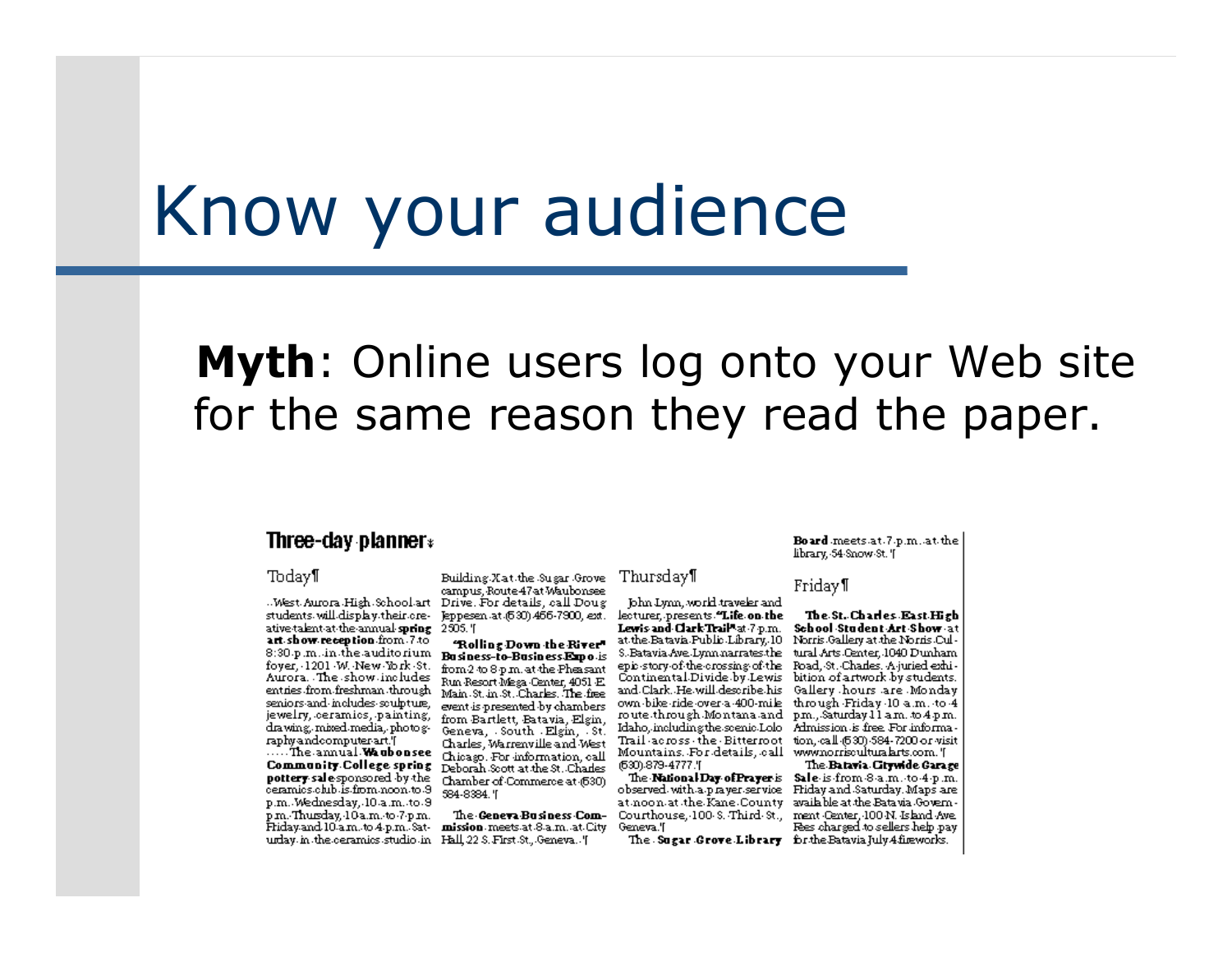### Whether or not that's true depends on your market, butit is unlikely. Know who is accessing your site and why.

#### **Successful no-decision for Marshall**



Not long ago, when people talked about young pitchers carrying the Cubs, they were talking about Kerry Wood, Mark Prior and Carlos Zambrano, With Zamb... **FULL STORY** 

#### Bears hoping for one big 'Yea'

Bears coach Lovie Smith has made his tiny hometown of Big Sandy, Texas, familiar to football fans in and around the City of Big Shoulders, and Danieal... FULL STORY

Play your heads to that angle,whether it's

 entertainment,analysis or local news.

#### ARTS »

#### **String Quartets Reveal the** Private Shostakovich

"The confessional nature of certain quartets is impossible to ignore," says



Anthony Tommasini.

#### **Review: 'Stardust' on TCM**

The hypnotic, affectionate new documentary lets Bette Davis speak for herself.

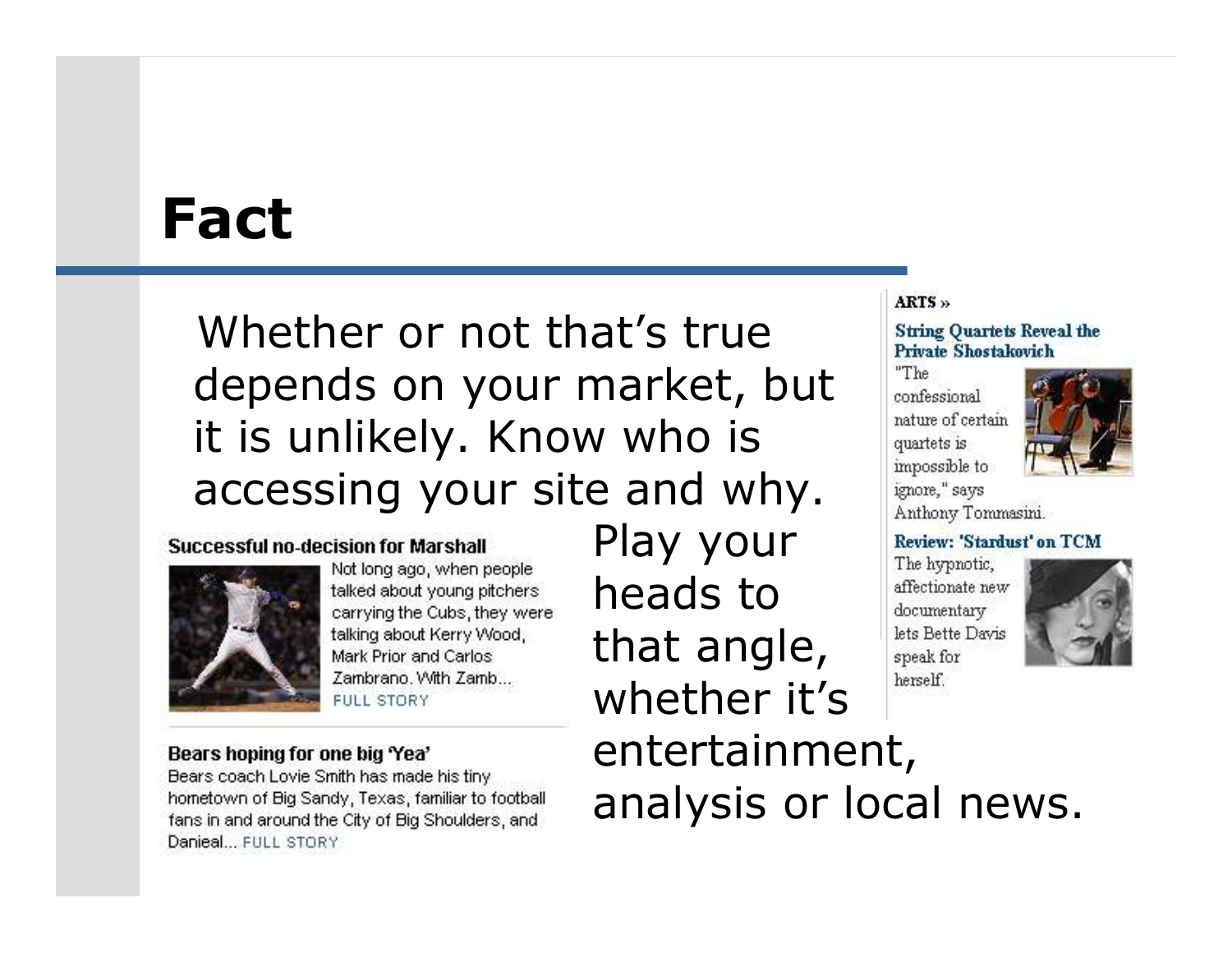# Write for your format

**Myth**: If you take print heads, cut them in half and place emphasis on the first two words, you're headlines will

pull readers in.



08A TRANSCRIPT **What's Cooking?** 

Dish on spring recipes and entertaining with Kim O'Donnel.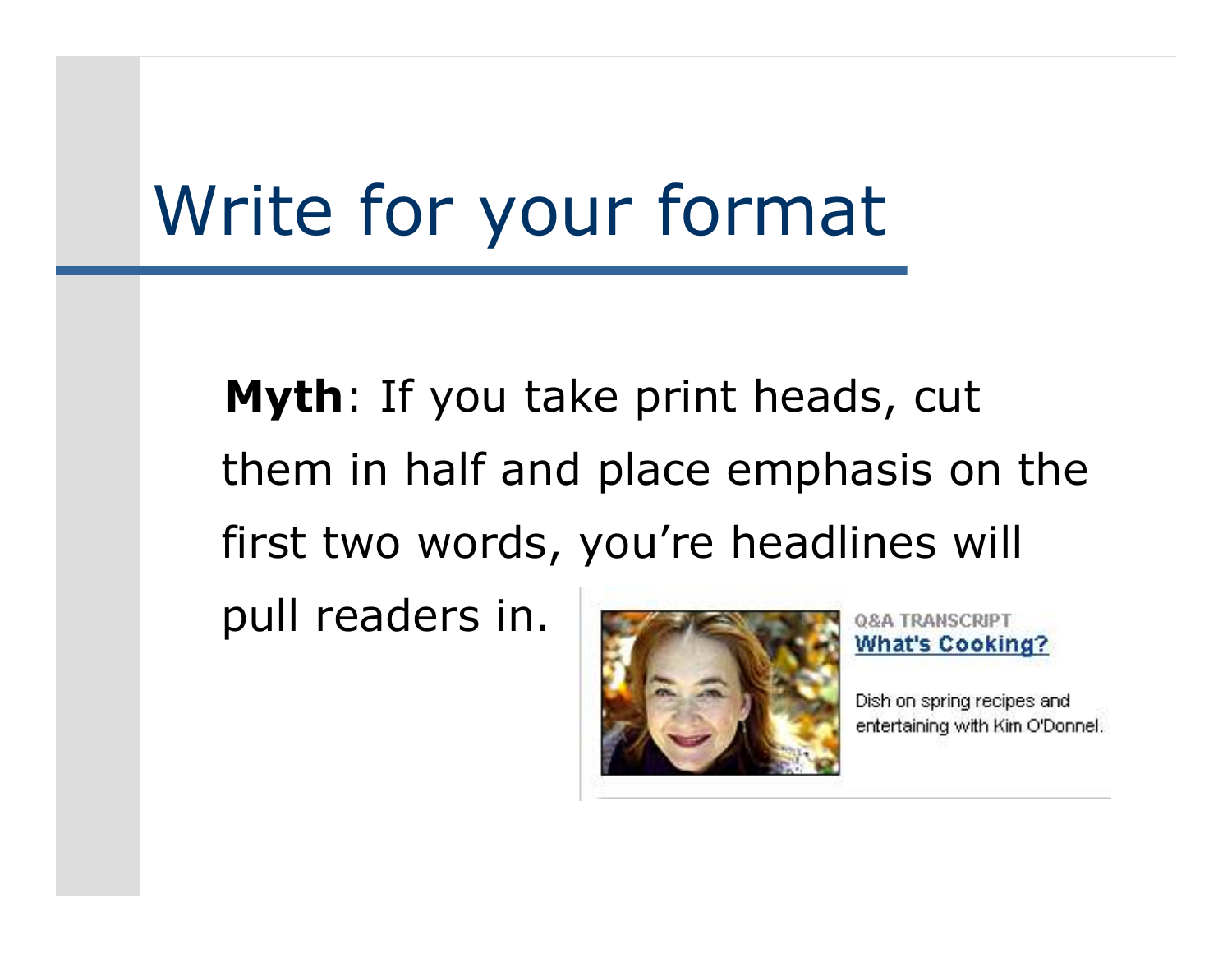## You have to write to your individual format. Does your Web site have headlines with blurbs? Headlines alone?

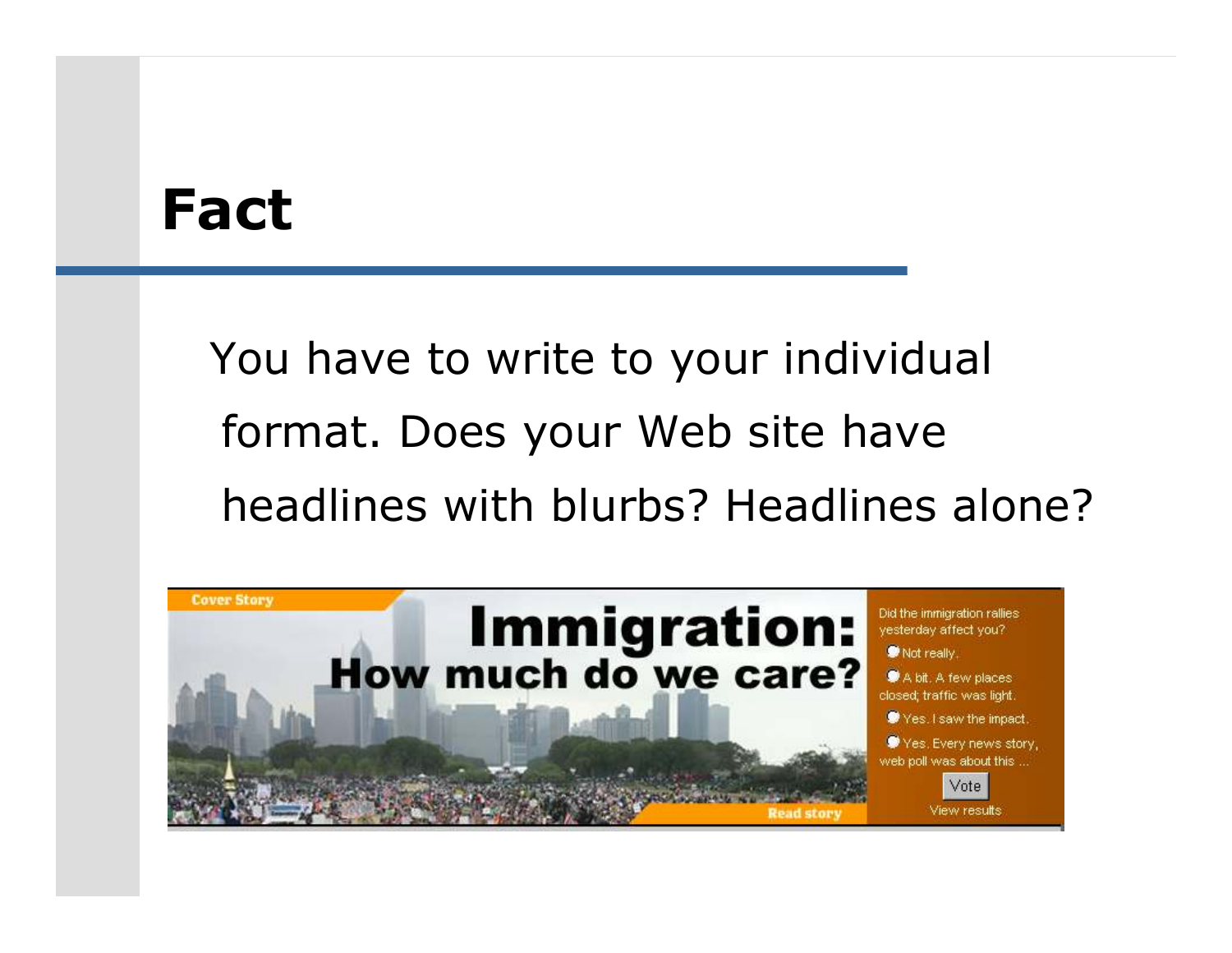#### **UPDATES FROM THESTATE.COM**

- Sanford vetoes Lexington heart center 5/02/2006 03:01 AM EDT
- South Carolina lottery numbers 5/02/2006 01:31 PM EDT
- E YGA Today | Debate on cig tax, tuition credit on tap in House 5/02/2006 12:45 PM EDT
- YGA Today | Senate kicks of property tax talk 5/02/2006 12:36 PM EDT
- . Jury: Wal-Mart not negligent in fondling of girl  $\overline{\mathbb Q}$  Comment?  $\rightarrow$  5/02/2006 12:33 PM EDT
- Watch Riverbanks Zoo critters online 5/02/2006 11:44 AM EDT
- Three fugitives sought by Richland County task force 5/02/2006 10:27 AM EDT
- $\blacksquare$  Traffic update 3 | Wrecks on I-20 east and west 5/02/2006 08:31 AM EDT
- More breaking news

**FROM THE STATE** 

#### **FROM THE STATE**



'It used to be a good area' **Residents near Farrow Road concerned** about recent crime in their community

Isiah Williams sits in front of his business on Farrow Road. (Tim Dominick, The State) Comment

#### Bill opens door to virtual schools

Statewide charter school district is seen as step toward online education | **D** Comment

**Boycott has mixed results in Midlands** 

Absenteeism was higher for some businesses, schools, but participation was generally light  $\overline{\mathbb{Q}}$  Comment

#### Lawyer says victim deserves millions

Attorney for girl fondled at Wal-Mart says teen continues to suffer effects | **D** Comment

#### Happy days were there again

Democrats find a lot to cheer about at biennial Galivants Ferry stump meeting | **E** Comment

#### **Citadel's 'The Boo' dies at 89**

Retired Lt. Col. Thomas Nugent Courvoisie inspired novelist Pat Conroy to write | *Q* Comment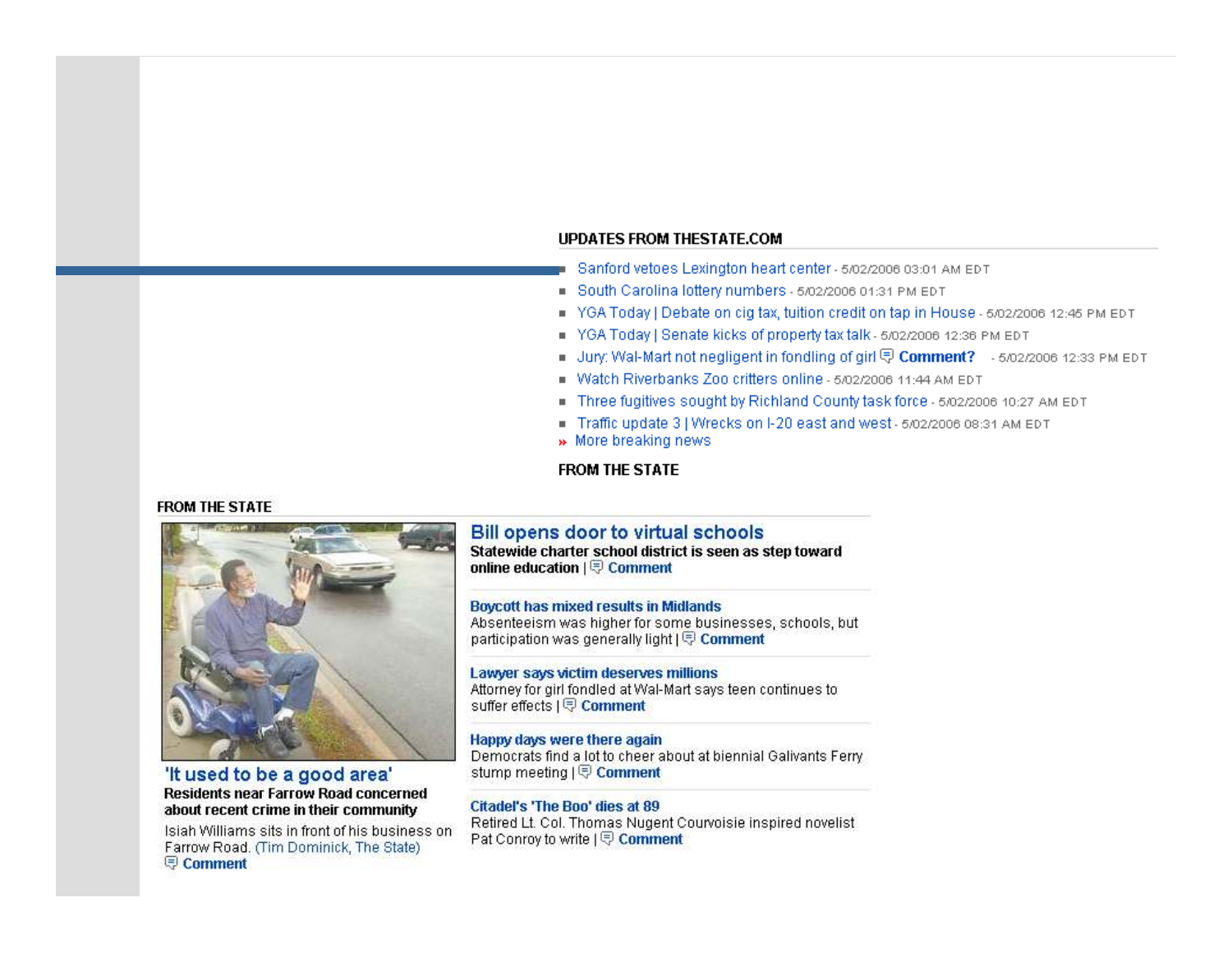#### News Updated 11:14 PM CDT May 2, 2006



#### **Bottoms up**



Hot summer pants

Practicing against the skyline. (RedEye)

#### Freestyle walking?

Forget the bus -- getting from Point A to Point B can be a creative adventure. Who are these "traceurs," whose main mode of urban travel is by air?

· Painful secrets of the sport

#### Plane down off Russia's coast

An Armenian plane carrying at least 100 people crashes into the Black Sea with no survivors.

- Jet skids off O'Hare runway

#### Man executed on invalid evidence

Four of the nation's top arson experts conclude Texas executed Cameron Todd Willingham in 2004 based on invalid evidence.

· Special: Tribune's 2004 report

. Flash: History of the case

Seminarian sentenced in fatal crash

Old Orchard slaver sentenced

New accusations in hiring scandal

Teen, neck broken, survives 30-hour ordeal after attack

**Obama added to Conan quests** 

2 'Sopranos' arrested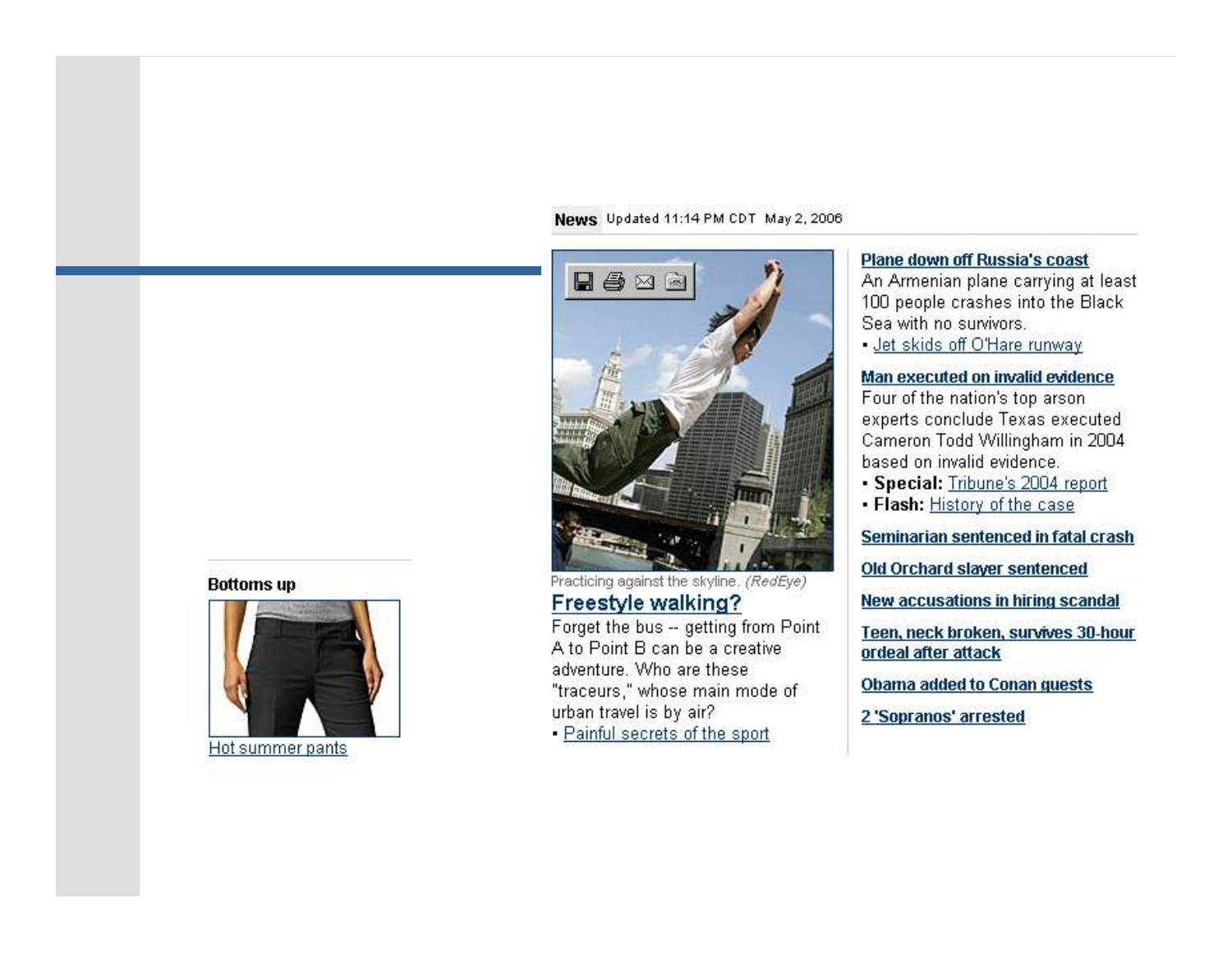# Next step

The words must be

### **Next Challenge: Converting Protests to Political Clout**

By Teresa Watanabe and Nicole Gaouette

**ANALYSIS:** Immigration activists must now figure out how to translate the passion of the streets into lasting political gains.

- A Demonstration of Peaceful Power
- Throngs Show Their Potent Role in Economy
- **Ca** PHOTOS: Protests Grip L.A. | National Impact
- **EXT VIDEO: Protest Scenes From the Street**

combined with the visual. Since Web presentation is different than

newspaper, the words also must change.



#### In the news ...

#### A choppy reception

The St. Anthony's Triathlon is designed as a grueling race, but for some participants this year it became downright frightening. Read story

#### More Headlines

- Fire code violations evict 40 families
- a Vouchers may not be dead
- Money doesn't buy us health. study shows
- a Schools win as state rolls out new budget
- al Texas 7, Rays 5 (Final)
- a Disney to offer tamer version of Mission Space ride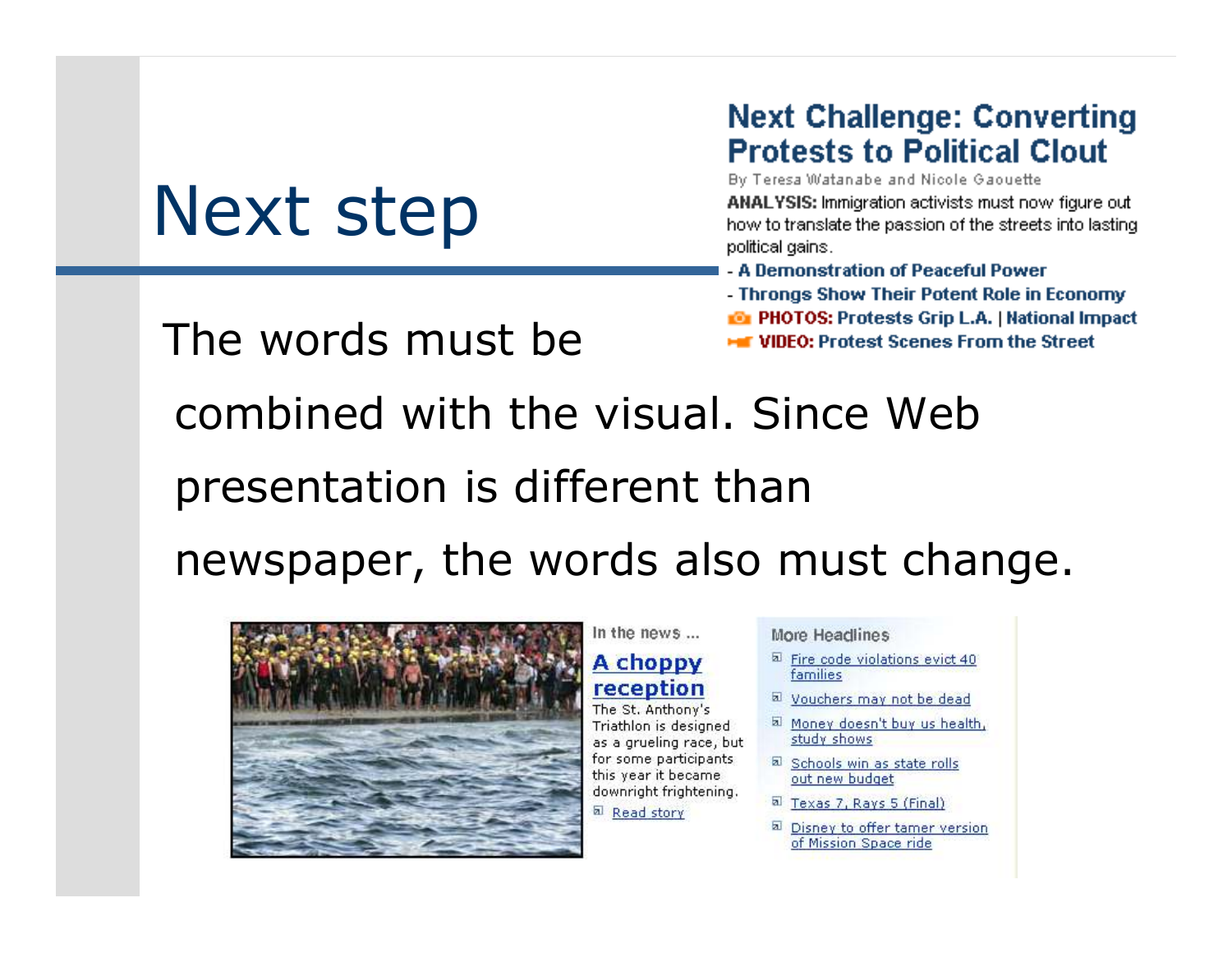# FYI

Poynter's Eyetrack III (poynterextra.org/eyetrack2004/index.htm) studied eye movements on news pages. People spend only 51 seconds on average with pages with headlines only; they spent 70 seconds viewing pages with headlines and blurbs. But the study showed only half looked at the blurbs – the rest just looked

at the headli crite



The Arlington Heights couple behind the village's Criterium bike race put the brakes on the event this year. "It's been a labor of love." said Karen I...

**FULL STORY** 

#### **Spirit of Riverwalk**



People strolled along the Riverwalk in downtown Naperville as usual Monday afternoon, giving little notice to the group gathered around a sculpture of... FULL STORY

#### **New**

Seminarian won't serve time for fatal DUI crash As soon as Robert Spaulding entered the Lake County courtroom, two women seated in the front row ros... FULL STORY

#### No injuries in O'Hare mishap

A 50-passenger American Eagle jet veered off an O'Hare runway Tuesday afternoon following an apparen... FULL STORY

Today's EZ Links